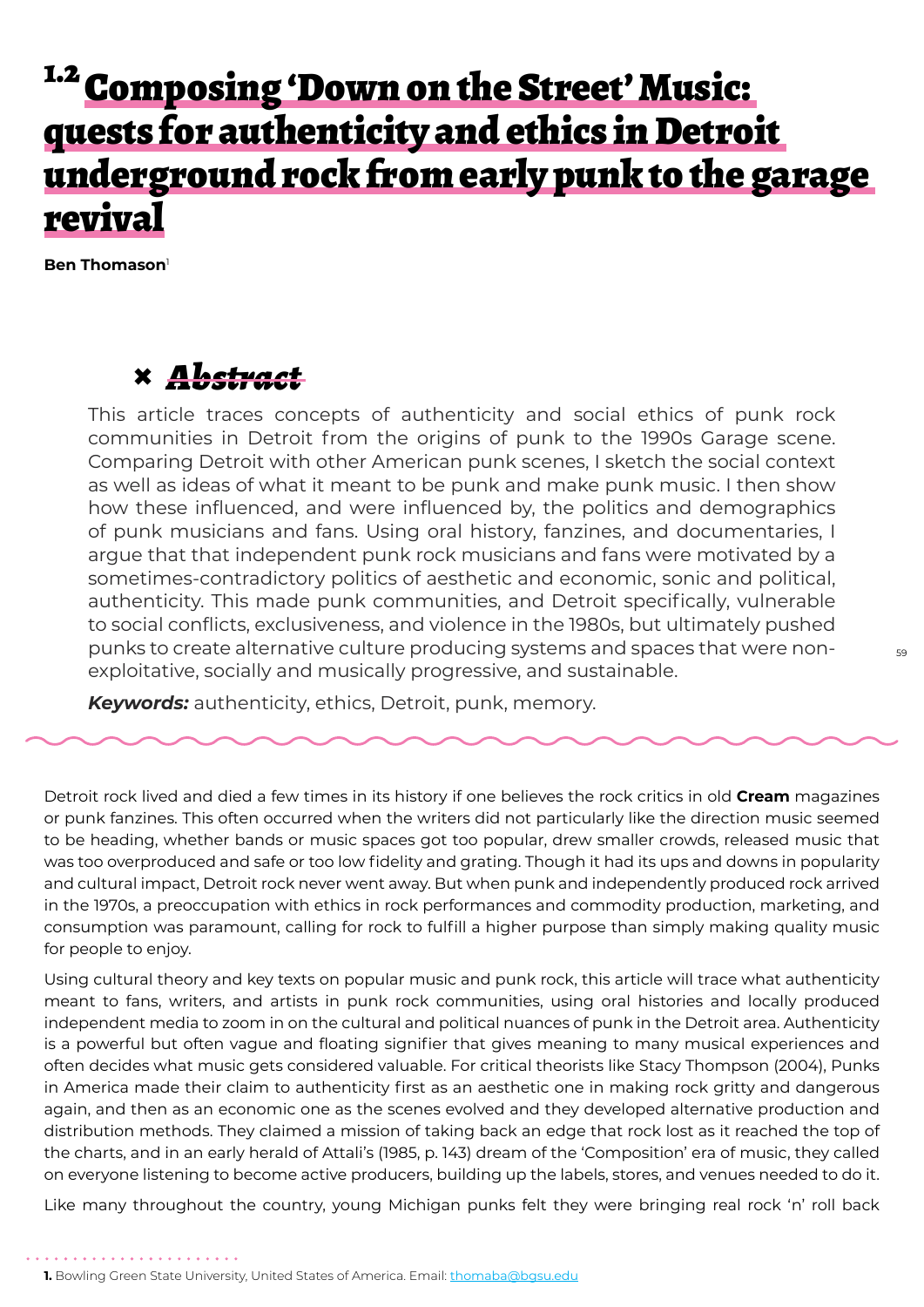to Detroit after it had been lost in the malaise and musical corporatization of the 1970s. Here they had a rich history from which to draw inspiration, which they did selectively to establish their roots in the punk rock canon and ethics. The striving for authenticity created sonic and political contradictions and progressive developments in Detroit punk from the first 1970s punk wave to the 1990s garage scene. This reflected a broader national politics of authenticity starting with early 1980s hardcore punk colored in important ways by the class and cultural environment of Southeast Michigan.

There were two major streams conceptualizing what it meant to be authentically punk. For those like the Ramones or the Germs, punk rock meant simple playable music and a confrontational iconoclastic attitude that was not afraid of, and in fact valued, offending traditional values and sensibilities. Other punks like the Clash, Minor Threat, and the writers of Maximum Rock 'N' Roll saw punk as a music of innovation and experimentation, which valued social responsibility and fighting against injustice (Yohannon, 1982). This did not necessarily mean a conflict between the two viewpoints, more of a dialogue and a spectrum. Principled and serious anarchist groups like Crass released simple music that grated the ears and made spectacles that unashamedly bashed religious or family life. Snotty bands like the Descendents or the Ramones were not afraid to make serious songs about war or politics while other juvenile groups like the Butthole Surfers made experimental and innovative music.

Punks in America thought popular rock music had become corporate, decadent, and separated from regular people. Artists like Joey Shithead from D.O.A in Vancouver Canada to Boston fanzine writers said they were driven to punk because of their alienation with popular music and rock generally. These sentiments could be understood as a search for authenticity in a corporatized rock world that seemed calculated for the lowest common denominator. The punks viewed their own music mission as creating an alternative culture to the mainstream and to rebirth the spirit of rock 'n' roll as they imagined it; smallscale, made for the love of the art, and relatable to the day's youth (Blush, 2006).

Authenticity in music can be seen as a language of power developed by interpersonal dialectics between people and between people and cultural products. In this view, it is wielded by those with the power to express themselves as an authority in deeming a person or thing authentic and hence worthy of consideration, purchase, and even praise. This has motivated many historical declarations of rock's death politically, musically, or economically (Dettmar, 2006). However, it can also be seen as a quest for expressing and experiencing meaning and truth sought by all from casual music consumers to record company executives to musicians playing anywhere from arenas to basements (Barker & Taylor, 2007).

The 1970s were certainly a time that disaffected youth could demand a deeper ethics and genuine dialogue and recognition between their fellow citizens. Simon Frith in *Performing Rites* (1996) argued that because of growing baby-boomer consumption capacity as the rock generation aged and gained more wealth and cultural sway, the music industry began an intense period of professionalization and vertical integration of the means of producing, distributing, and marketing music.

Because punk rock was not an organization collectively acting in concert with class or identitybased activist groups, but itself a culture of commodity forms functioning within capitalism, their resistance to monopolization had to be expressed through more ideologically fragmented and liberal forms. David Ensminger (2016) in *The Politics of Punk,* argued that in the especially atomized world of the US and UK, this desire for resistance expressed itself in the form of a resistance of everyday life. For fans this was creating an ethical practice of consumption. For labels it became about ethical production of their commodities. For artists it was about expressing their alienation through their performances. Kevin Dunn (2016) in his work on global punk argued for similar everyday political resistance common across all punk communities of the world. Of course, punk scenes and artists also engaged in more traditional forms of direct action or raising money and awareness for certain causes or groups, but as an insular community this was the main mode of resistance. In this way, punk expressed in culture what Raymond Williams (1997, p. 121-127) called 'emergent' ideologies that spoke to the boredom and alienation among contemporary youth of the 1970s onward which they could not express through the traditions of the dominant culture.

The young punk fans of the late 1970s and early 1980s living around Detroit started their own quest to revive the spirit of rock 'n' roll in the area. They took inspiration from the UK, LA, and DC punk scenes, but also had a local tradition to borrow from and look to for an authentic sound and ethics. In the 1960s and early 1970s, music was everywhere in Metro Detroit. Motown had reached an iconic status as an interracial crossover hit factory that all Americans could enjoy. It helped redefine Detroit culture and black American identity as it offered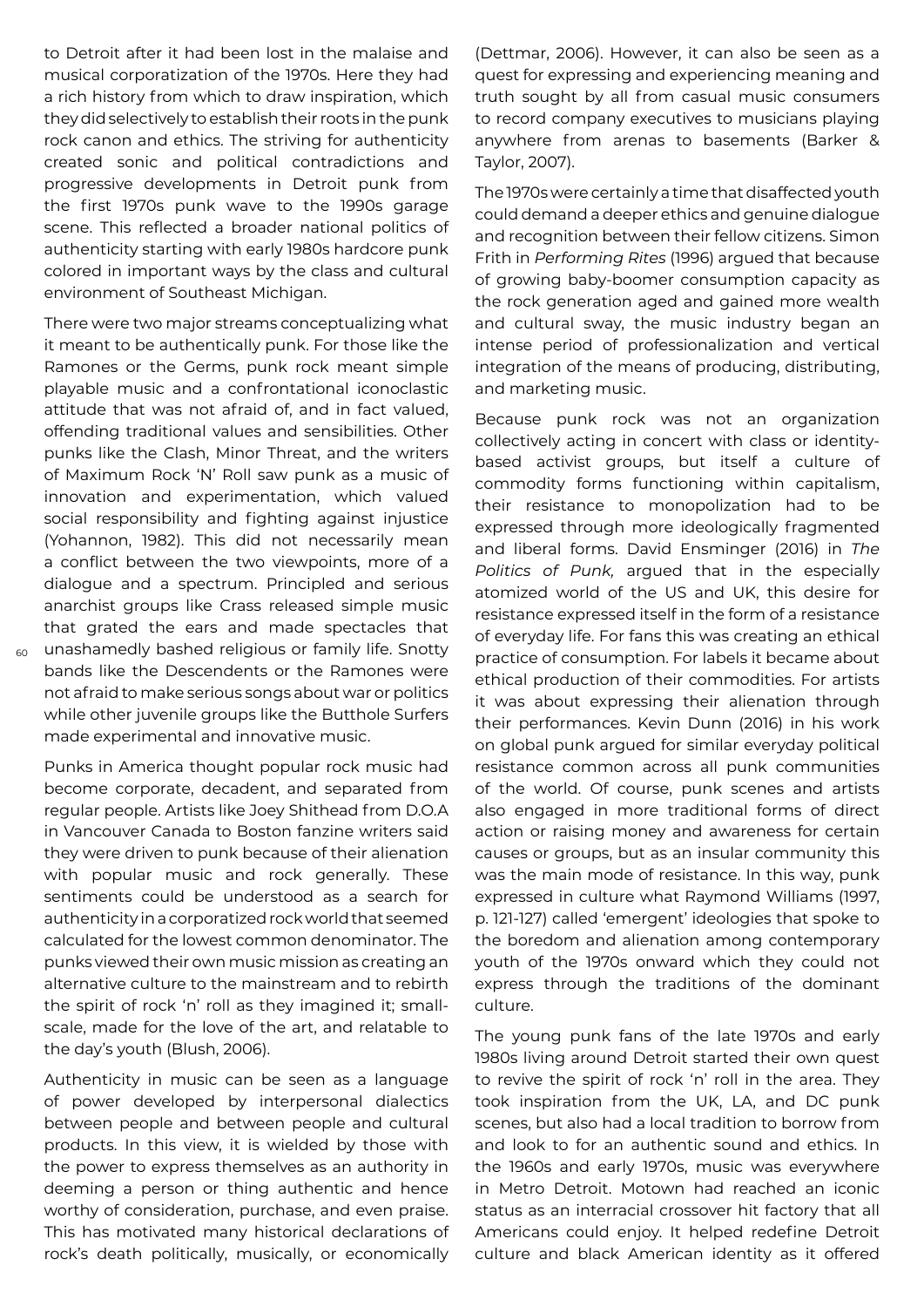a vision of black middle-class achievement and integration (Smith, 1999). At the same time Detroit lived up to its reputation that would be enshrined in KISS's 1976 anthem 'Detroit Rock City' with bands like the Amboy Dukes with Ted Nugent, Iggy Pop and the Stooges, MC5, and Bob Seger with his Bob Seeger System and later Silver Bullet Band. These groups were not just releasing influential art or chart hits. They were also local figures entertaining at high school dances, fairs, and mall openings in the area (R. Faleer, Personal communication, February 27, 2019).

Much of this had gone away by the late 1970s. Some of the musicians from MC5 and the Stooges stuck around like Fred 'Sonic' Smith's Sonic Rendezvous Band, and Ron Asheton's Destroy All Monsters. This early punk scene was more diverse including female musicians like Niagra from Destroy All Monsters and Diana Balton and Kirsten Rogoff from the band the Algebra Mothers, and more friendly to LGBTQ+ people. They formed the nucleus of the short lived early punk rock scene in Detroit that existed out of the disco club and gay bar with an art deco interior, Club 870, commonly known as Bookie's (St. Mary, 2015). However, when a new wave of punk rock came to Detroit in the wake of the breakup of the Sex Pistols and the independent punk releases from SST and Dischord records, a new group of teenagers with early memories of the Detroit music scene came into being.

For the second wave of punk in Detroit, the authentic spirit of rock had to be revived, and the existing punk scene consisting of older performers and fans of the former glam and proto-punk scene were not the ones to do it. Relations between the older punks at Bookies and the predominantly teenage crowd who would form the initial hardcore punk scene was sometimes combative. The mostly young middle-class white boys from the suburbs enjoyed some of the local Bookie's music sneaking into the bar with fake IDs, but others saw the Bookie's bands as rehashing New York or British new wave and unwilling to give their new bands a chance. The older patrons and artists detested the younger fans' homophobic epithets and penchant for a new more aggressive form of expressing musical experience, slam dancing (Miller, 2013). While the patrons may have conflicted with each other, this was where the young teenagers got their first taste of live punk music and the well-respected national acts, they saw their inspired them to get serious about their own music.

A few months earlier, a music fanzine started in the Fall of 1979 called *Touch and Go*, named after a Throbbing Gristle song and inspired by the DIY punk magazine *Thrash*, also looked to create authentic rock and punk. Started by Michigan State graduate and elementary school teacher Tesco Vee and his former classmate Dave Stimson, the magazine immediately made it clear that they were writing to advance new, interesting, and independent bands against the stagnant establishment of arena rock, radio, and the record industry. The first issue started with an opinion piece by Stimson, who wrote that, with the advent of record shops and clubs that regularly feature punk and new wave, 'we can see the beginning of a serious alternative to the crap we've been subjected to for so long now. You know the kind of noise I'm talking about — *Led Zeppelin, Foreigner, Styx, Foghat* — the list is agonizingly long.' Stimson then stated the purpose of the magazine saying, "we represent an alternative to mainstream rock 'n' roll journalism, which you probably know is just as banal as the music they write about." (Vee et *al.*, 2010, p. 3).

from Maumee Ohio who had just begun to play  $_{\rm 61}$ The first few copies of the fanzine sold just 50 to 100 units each, but they made their way to Barry Henssler, Andy Wendler, and Todd Swalla; middleclass high school students and record collectors shows with their own punk band, *Necros*. *Touch and Go* inspired them to start their own fanzine in the same style, *The Smegma Journal*, and they quickly got in contact with their older colleagues, becoming good friends and occasional partners in delinquency (Rettman, 2010). The next connection to spark Detroit hardcore came from Steve Miller, Mike Achtenberg, and Craig Calvert, living in East Lansing near Vee and Stimson, who started a band called The FIX, initially inspired by seeing UK punk band The Stranglers play in Lansing.

This independent style of recording and distributing music was brought over to Detroit by 1981 when Black Flag played their first Michigan shows at Lansing's Club Doo Bee, and Detroit's Bookies bar, both opened by *Necros*. Their first Bookies show turned out to be a significant one for the Detroit scene in July of 1981 (Swalla, 1981). More importantly for Detroit hardcore, the show was attended by John Brannon as well as Larissa Strickland and Dave Rice of L-Seven and the fanzine *Anonymous*, 2 future Fate Unknown vocalist, Shawn Snow, and dozens of skaters from the local Endless Summer skatepark who would go on to form local bands like Bored

**<sup>2.</sup>** Dave Rice had been an experienced patron and artist at Bookies as he was an original member of the earlier Detroit punk band the Algebra Mothers.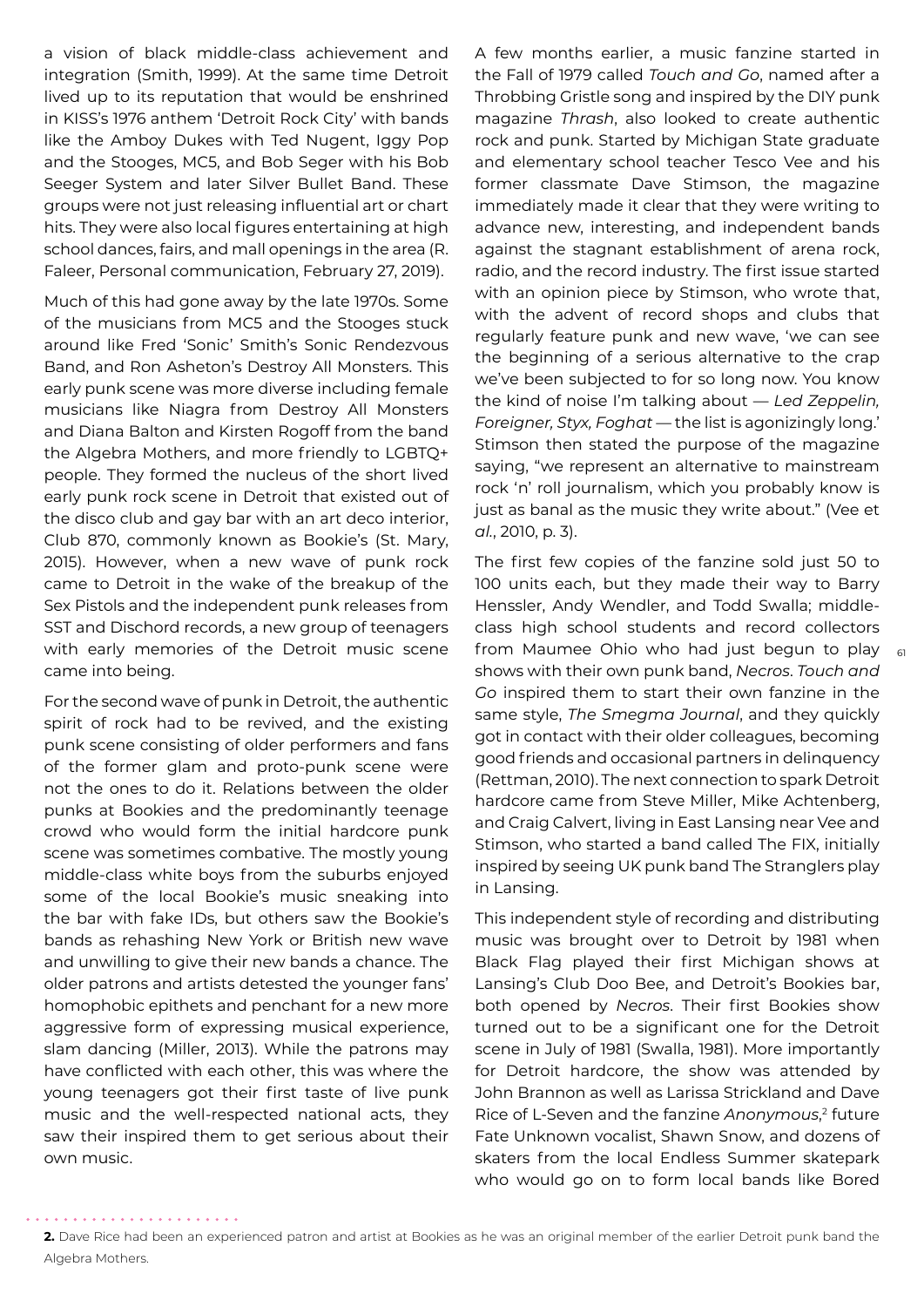Youth and McDonalds (Rettman, 2010, p. 51). Corey Rusk, who became the bass player for *Necros*, recorded one of these Black Flag shows, passed it around to friends and spread the word about the new documentary releasing that summer, *The Decline of Western Civilization,* directed by Penelope Spheeris (1981). A wave of networking and inspiration had come to the young hardcore fans around Southeastern Michigan.

That same Summer saw the release of singles by *Necros* and *The FIX*, released on the newly founded Touch and Go Records, and could be ordered via *Touch and Go* or *Smegma Journal* magazines through the mail or bought at record stores in Lansing or Ann Arbor for \$2.50. Tesco Vee created the label, though he partnered with Corey Rusk of *Necros* to get it off the ground. One hundred of the *Necros*' single and two hundred of *The FIX*'s single were pressed. Almost a dozen of Touch and Go's earliest releases were recorded just in Rusk's basement (Rettman, 2010, p. 30).

The musicians and fans looked to local contemporary bands for inspiration and identity as well as some choice artists of the past. They had great respect for the *Stooges* and *MC5*, and *Touch and Go* showed a respect even for old founders of rock like *Eddie Cochran, Gene Vincent*, or *Chuck Berry* (Vee et al., 2010). But it was more their attitude, the danger that more conservative elders felt about them at the time, and the impact they made on rock that they wanted to emulate rather than copying their sound. They looked to contemporary British and American punk bands they saw live or read about in local fanzines and UK magazines like *Sounds*, *Melody Makers*, or *New Musical Express* to develop their sound and methods of making and distributing music (T. Vee, Personal communication, September 9, 2018). Tesco Vee and members of *Necros* began a correspondence with Glenn Danzig of the *Misfits* and Ian Mackaye of Minor Threat, took inspiration from their music, and shared pointers on how to produce and disseminate their music and publications. When Black Flag and *D.O.A*. came to Michigan in the Summer of 1981, they gave *The FIX* encouragement, contacts, and information on how to tour, which they did across the West Coast that Fall (Rettman, 2010).

From the affordability of the magazines, shows, and releases, to the encouragement of others to make their own bands and perform and record original material, punk was imagined by those in the scene as a populist project. John Brannon, when recalling the peak days of the hardcore scene, said, "The whole thing about being in a band at that point, there was no separation between the kids and the audience and who's on stage. It was music for the people." (Miller, 2013, p. 211). John Kezdy of the Effigies in Chicago said that to the kids in the broader Midwest, the scene was about understating themselves by shaving their heads and dressing in simple jeans and T-shirts. In their view this was a statement against narcissism and elitism, and it placed the music and the message they tried to communicate at the center of attention (Blush, 2010, p. 237). Their hatred of any artistic pretensions ran so deep that some got upset at *The FIX* just for changing into performance clothes at shows rather than playing in what they wore on the street (Rettman, 2010, p. 66).

 $62$ 

This romanticized view of the folk, living punk ethics and attitude every day, and performing for the community rather than self-aggrandizement produced an effect of authenticity and belonging for those that engaged in the scene. This reached its height for many with the six-month life of the Freezer Theatre between 1981 and 1982. Situated on Cass Avenue and Alexandrine Street in the blighted neighborhood south of the Wayne State University campus known as Cass Corridor, The Freezer Theatre was an abandoned storefront that was briefly a calypso and reggae venue. Band members from *Necros*, *L-Seven*, and *Negative Approach* worked out a deal with the owner, a 'speed-freak' and 'liberal hippie' simply known as Fred, for them to build a stage and host all-punk weekend shows in exchange for a cut of the proceeds. They spray-painted the walls with names of bands that played there from in and out of town, and got their own all ages venue with, "no fuckwad promoters ready to throw ticket stubs away and pimp the bands." (Vee et al., 2010, p. 406).

This was where the hardcore punks felt like they had crafted a real scene for the first time as it was a central hub where people met every weekend. Touch and Go Records celebrated its first compilation EP *Process of Elimination* (1981) showcasing eight local bands with a show at the Freezer that all featured bands played in. They reveled in their Cass Corridor slumming, emphasizing in their oral history statements and music from the era the abandonment and hopelessness in both the city and their own lives. Necros and Negative Approach published some early examples of horror punk. This is part of what attracted the Misfits, who became personal friends with Tesco Vee and members of Necros, to play in Detroit so often that the local hardcore scene became like a second home for them (Mock, 2014). The young punks had created the basic economic bones needed to have a coherent scene with the ethics of DIY and a scrappy independence that characterized more famous scenes in DC or LA.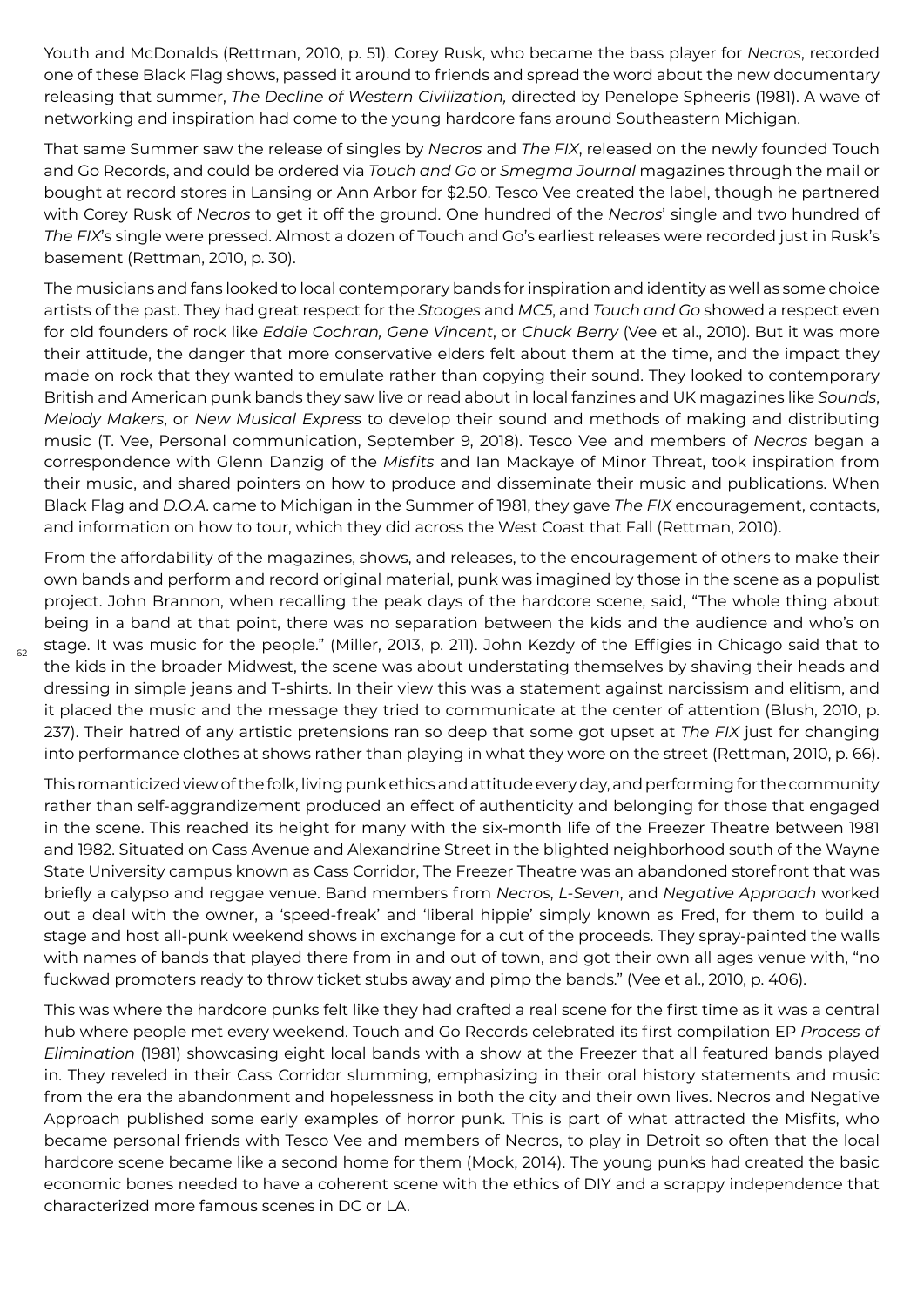Their dedication to a narrow punk attitude and aesthetics however also acted as a gate-keeping tool that contributed to the scene's demise. The over-emphasis on fast, simple songs and the denunciation of added complexities or slower tempos made some feel that the scene had become just as stagnant as the music industry they all railed against. The ideal for groups like *The FIX*, *Necros*, *Negative Approach*, and the *Meatmen* was to create music that was new and exciting, so they celebrated and pushed for novelty. Barry Henssler of Necros said, 'This was supposed to be a music of no tradition! The whole point of it was to say, fuck the past!' and wrote a song about the stagnation and intolerance of the scene called 'Count Me Out' (Rettman, 2010, p. 157). Members of *The FIX* thought the scene became stale even by the time the Freezer opened because the young men became so caught up in trying to out-hardcore each other they forgot how to make, or even let others enjoy, good music (S. Miller, Personal communication, March 3, 2018). For them, the scene was about experimentation and individual expression, not trying to be faster or more aggressive than everyone else, like they thought it was becoming.

Rising violence at shows also led to the initial scene's decline, and this came from both new punk fans asserting their right to the space, as well as neo-Nazi skinhead fans (M. Deck, Personal communication, May 10, 2018). Neo-Nazi fans at punk shows became a problem throughout the US and UK starting with the rise of the National Front in Britain in the 1970s. People like Tesco Vee and members of *Negative Approach, Necros*, and a newer band called the *Allied* were fans of Oi! rock from the UK which was associated with the skinheads, and they promoted it in their publications, performances, sound, and social circles. However, while they were either not aware of were not interested in the contemporary struggles between Rock Against Racism and the fascist National Front in appropriating the culture of Oi! and skinheads in the UK, some of their fans picked up the racism and violence associated with it (J. Brannon, Personal communication, August 8, 2018; T. Vee, Personal communication, September 9, 2018). By 1984 many of the initial hardcore bands had broken up or moved to new genres.

Indie punk continued through the mid-1980s out of the Greystone Ballroom, an old theater on Michigan avenue owned by famous manager of the *Grande Ballroom*, Russ Gibb. This was run by Corey Rusk of Necros who also took control of Touch and Go Records. Greystone along with a few other venues like Blondies, the Hungry Brain, and St. Andrew's Hall helped Detroit punk get through the low ebbing years from 1984 to 1988 when punk and hardcore nationally seemed to have lost its original coherence and popularity in independent rock. During this time scenes still held independent music venues, stores, and labels that distributed new records, but bands found it harder to get reliable punk gigs and the bigger labels like *SST*, *Dischord*, and *Touch* and *Go Records*, which moved to Chicago in 1987, were not putting out music that sounded like their original hardcore days. Instead, they released more experimental or melodic music like Sonic Youth, Hüsker Dü, The Butthole Surfers, and Dag Nasty (Azerrad, 2001). In this era, the two streams of punk rock conceptions of authenticity reached new heights on both the side of social responsibility and on the side of angst and nihilism.

In the late 1980s, GG Allin was at his most active releasing music and touring, though never for very long stretches as he quickly ended up either in prison or the hospital during his tours. GG Allin took the nihilism and love of offending traditional mores and manners to new extremes during performances, frequently bloodying himself with sharp or blunt instruments, physically and sexually assaulting audience members and threatening them with further physical violence or rape, masturbating or defecating on stage and engaging in coprophagy (Phillips, 1993). In the classic 1970s punk style of 4-power chord guitar driven songs, short simple bridges and solos, and snarling nasally vocals, GG Allin made Misfits' songs seem utterly quaint.

At the same time *Fugazi*, the succeeding band of *Minor Threat* and *Rites of Spring* were taking the ethics of social justice and independent community building to their peak. Beginning in 1987, Fugazi created experimental melodic hardcore sounds combining heavy driving baselines and drum patterns with guitar riffs and vocals that moved back and forth between soft and melodic to noisy and chaotic denunciations of misogyny, intolerance, and consumerism. This was unified with an intense dedication to music production and performance ethics against violence, intolerance, exploitation, and profiteering (Brannon & Jayaswal, 2003).

If punk in America was caught in a dialectic between the violent offensive nihilism of G.G. Allin, and the earnest social justice and unshakeable ethics of *Fugazi*, Detroit in the late 1980s and early 1990s was more on the side of G.G. Allin. This was partially because after Touch and Go Records moved to Chicago, there was no iconic organization to unite groups of people into a coherent scene where newer perspectives and diverse struggles could be negotiated and organized like in DC with Dischord or LA with SST and later Epitaph. Also, the initial Oi! influences, which always emphasized a sort of working-class disillusionment and rebellion rather than the more middle-class social responsibility, remained influential in the scene. Some of the more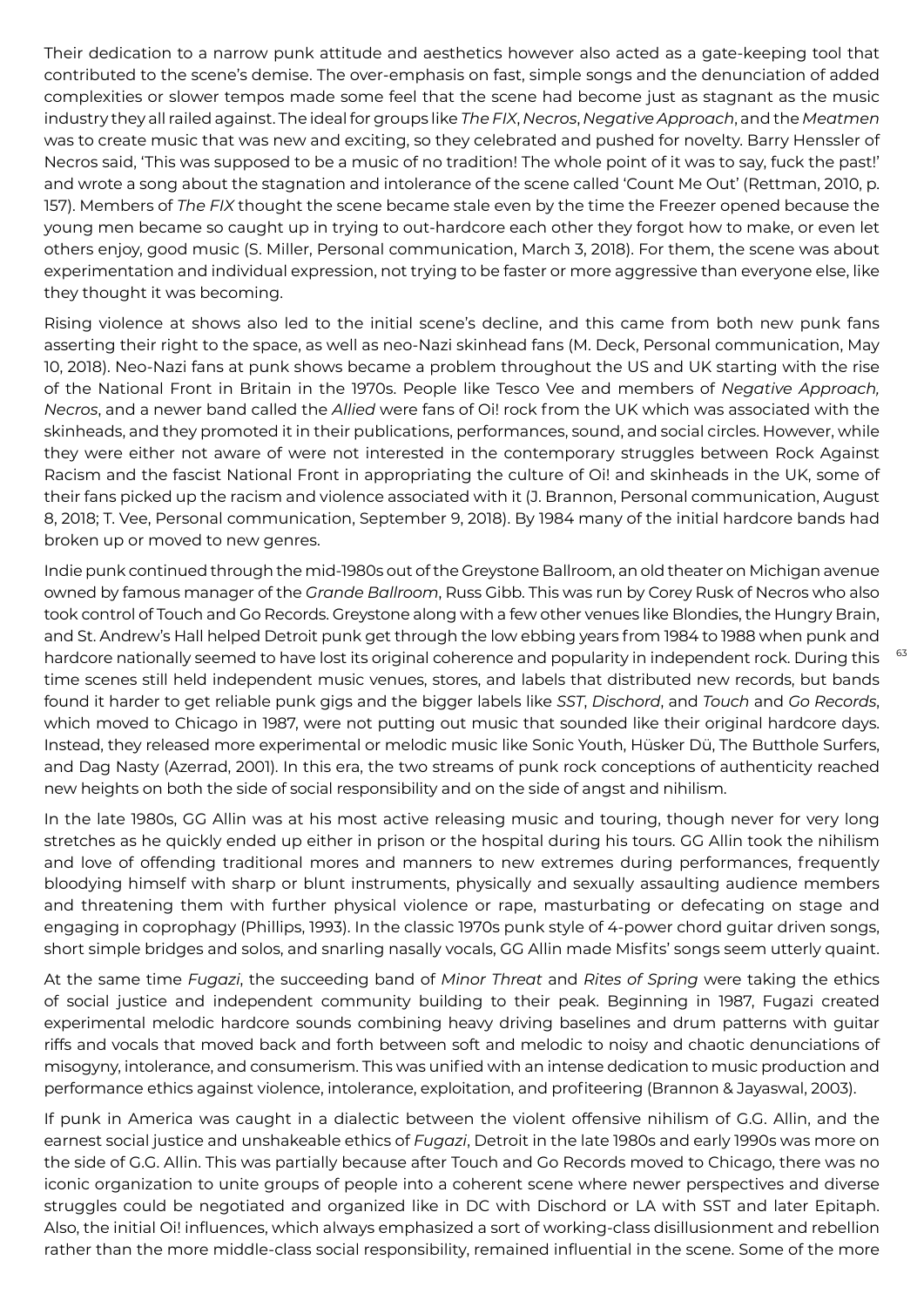prominent bands at the time included The Almighty Lumberjacks of Death (ALD), with a rough mid-tempo Oi! sound and attitude with songs about drinking beer, street prostitutes, and hard living in the workingclass residential areas of Detroit, and Cold as Life, a metalcore influenced band whose shows were infamous for their violence. Both bands had their own 'gangs' made up of local friends and fans like ALD's West Side Boot Boys (Doom, 2015). Unlike the bands in the original hardcore punk scene, ALD and Cold as Life actually started in Detroit with members who had grown up in the city.

If anything could be described as a central organization to bring people in the punk scene together, it might have in fact been the biggest white nationalist record company in America, Resistance Records, based out of Detroit (Dyck, 2017). Whereas by the late 1980s most of these types had been violently forced out of punk spaces, the scene in Detroit continued to have issues with right-wing violence as well as bands and fans associated with groups like the Northern Hammerskins at shows. Drummer 'Jiney' Jim, who briefly played in ALD, also played in the Oi! band the Rogues at the same time, and when he left ALD the Rogues went openly far-right in their politics releasing on the white nationalist label Rock-O-Rama in 1991. Other white nationalist bands from the Detroit area included Max Resist, Liberty 37, and Hellbilly. This is not to say that the performers encouraged reactionary people like that. In fact, the singer for Cold As Life Rodney 'Rawn Beuty' Barger, became notorious for violently persecuting neo-Nazi types who revealed themselves as such at shows (J. Doom, Personal communication, 22 September 2018). The gritty, gruesome angst and nihilism of punk was alive and well in Detroit and with pockets of violent punk and skinhead gangs and clubhouses in the residential areas of the cities they became for some the face of the scene.

This was not total however, as other bands with explicitly progressive politics developed and remained active within the Detroit scene throughout this time as well. An anarchist band The State, who's guitarist and singer came from Ann Arbor and had connections to the left-wing White Panther Party, played throughout the 1980s into the 1990s (P. Woodward, Personal communication, November 16, 2018). A communist band called Forced Anger played from the mid-1980s until 1991 and the guitarist 'Commie Scott' from Flint then formed the band Mount Thai. One of the biggest punk bands to come out of the Detroit scene in the 1990s was the Suicide Machines whose rapid hardcore and ska infused songs had explicitly anti-bigotry, anti-violence, socialist, and anarchist themes. In terms of bands that included women and people of color however, that would largely need to wait until Detroit indie music branched out, most prominently in the Garage scene (S. Koskinin, Personal communication, November 16, 2018).

64

Perhaps counter-intuitively, the more diverse acts in Detroit were also less political, at least outwardly. As a sort of bridge between the punk and garage scene there were the *Gories* and the *Laughing Hyenas*. Both bands infused blues beats and guitar riffs into their punk, the Gories faster and looser, and the Laughing Hyenas darker and heavier. The Laughing Hyenas had Larissa Strickland on guitar while the Gories had Peggy O'Neal on drums and African American Mick Collins on guitar and vocals. The Laughing Hyenas had songs about hard living and petty crime in the poor residential areas of Detroit and Ann Arbor while the Gories were more in tune with classic rock 'n' roll themes of fast living, good times, and social alienation (Detroit Punks, 2015; J. Brannon, Personal communication, 10 August 2018). Later, in 1998 the Soledad Brothers, three white Detroit men named after the three Marxist Black Panther activists who were imprisoned in Soledad Prison in the 1970s, continued this blues rock sound infused with punk attitude. What is interesting about these bands is that they recognized and emphasized the African American contributions to their sound. Many in the original hardcore scene, where John Brannon and Larissa Strickland of the Laughing Hyenas originally came from, denied that there was anything black about the music they played despite the hardcore sound being largely developed by an all-black band, *Bad Brains* (Rettman, 2010, p. 94; Miller, 2013, p. 211).

Once the initial wave of simple, aggressive, macho punk rock died down across the US, the scenes had more space and labels had more interest in more sonically innovative bands, and this created more opportunities for women and African Americans in the Detroit area looking for artistic expression. The Gories front man Mick Collins would form an early Detroit garage band in 1992 called the Dirtbombs, performing with guitarist and Taiwanese American Ko Melina and a revolving door of Detroit musicians. The *D*et*roit Cobras* had a female singer, guitarist, and bassist. *The Demolition Doll Rods* started in 1994 also had a woman lead singer and guitarists as well as drummer. The *Von Bondies* had founding member Marcie Bolen on guitar as well as a series of women bassists, and of course there was drummer Meg White from the *White Stripes*. Most of these bands released not on Detroit based labels but indie labels based in Seattle like *Sub Pop* or *LA like* In *The Red Records* and *Sympathy for the Record Industry*. These bands emphasized simplicity in dress and sound which Eric Abbey (2006) attributed to an inspiration from the early hardcore scene as well as a postmodern nostalgia and kitsch from mid-century rock n roll.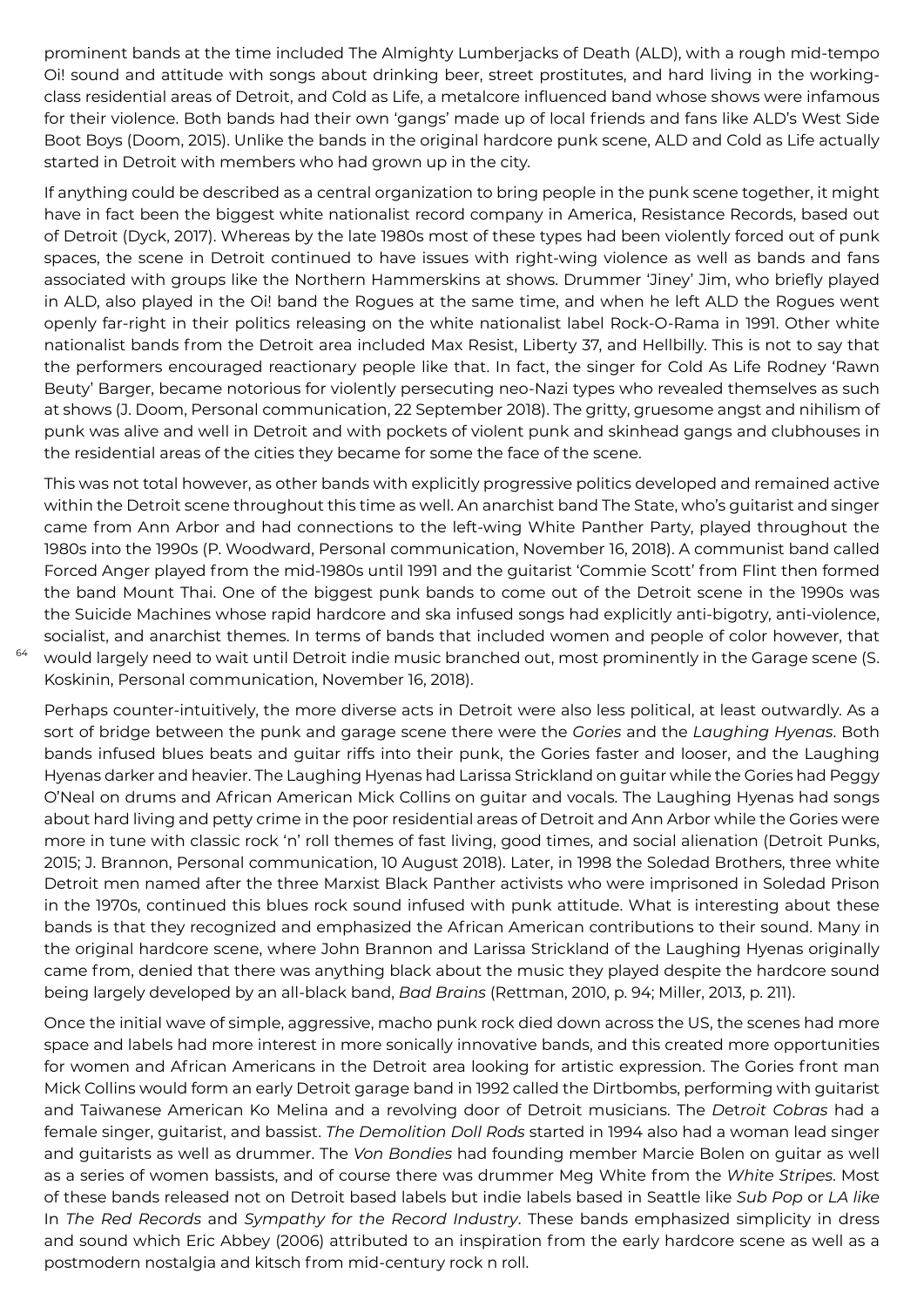In some ways this was a return to a sound and authenticity similar to early punk from the Bookies scene as well. Their music was simple to play, and several of them like the *Gories* and the *Demolition Doll Rods* did not even have a bass player. While still largely dominated by male artists they also did not have the hypermasculine aggression of 1980s Detroit punk and even played with androgynous aesthetics on stage. One could argue, particularly with the Doll Rods, that these groups continued to objectify women's sexuality, but the fact they had women on stage as lead guitarists, drummers, and singers in the first place is a notable change. The *Doll Rods* and the *D*et*roit Cobras* having women sing assertive songs about getting or leaving lovers, and the *Doll Rods* putting their male member in extra skimpy, feathery outfits provides an interesting example of what Mimi Schippers (2002, p. 16) called 'gender maneuvering' in underground rock scenes that questioned and transgressed traditional gender norms.

By the end of the 1990s Detroit had a unique independent punk and garage rock scene that was notable by the number of women musicians and the stripped-down sound and aesthetics that echoed the values of the older independent punk and hardcore scene. It went through developments like other punk scenes that pulled those involved in different directions for their sound and message. From the beginning there had been a debate within punk on whether it should be a populist, easy to play and participate in music, or a music of personal expression and experimentation, and whether the message should be one of shock and angst or of resistance against injustice. Bands played with these ideas and styles, mixing them together, taking them to extremes, and neither one really triumphed over the other. The hatred has stuck around in punk music in both Detroit and the wider US. But thanks in large part to the communities of production and exchange punks managed to build, it got channeled toward more coherent progressive ends rather than lashing out at the world and in the process reproducing some of the same discriminatory violence and power hierarchies as the general society they were alienated from.

The development and success of the garage rock scene is a significant development for homegrown Detroit music that has not received enough scholarly attention, especially given Detroit's unique racial, cultural, political, and economic history going back at least to the 1960s. Tracing a line between the early punk and hardcore scene through the declining years of the middle to late 1980s until the punk and garage revival from the mid-1990s to the 2000s will be an invaluable task as even the popular history sources dry up largely after 1984 and don't pick up again until the mid-1990s. This will bring opportunities to parse out how and when the Detroit punk scene matured, what perspectives this can give regarding the trajectories of the national punk scenes, as well as provide a unique cultural lens for an America and Detroit emerging from the Cold War into a globalized economy and culture.

Acknowledgments: I could not have made this research or furthered my academic career past a bachelor's degree without the time and candid stories that experienced Detroit rock fans, writers, and musicians kindly provided me. I hope I can give their efforts and lives the attention and appreciation they deserve. And I would not have had the confidence to even pursue this research without the encouragement and recommendations from Dr. Aaron Retish of Wayne State University. I also could not have begun a proper professionalization of my work without the perspective and mentorship of Dr. Jeremy Wallach of Bowling Green State University. I need to give proper credit to the Music Library & Bill Schurk Sound Archives of BGSU as well, without which I could not have accessed the underground fanzines that gave me invaluable insight into the styles, attitudes, and politics of the Detroit punk waves. The people who provided me their experiences and expertise to build this research showed me the truth that all writings are collaborative, and I am in their debt.

## **References**

- » Abbey, E. (2006). *Garage Rock and Its Roots: Musical Rebels and the Drive for Individuality*. Jefferson: MacFarland & Company. » Attali, J. (1985). *Noise: The Political Economy of Music*. Minneapolis: University of Minnesota Press.
- » Azerrad, M. (2001). *Our Band Could Be Your Life: Scenes From the American Indie Underground, 1981-1991*. Boston: Little Brown & Co.
- » Barker, H., & Taylor, Y. (2007). *Faking It: The Quest for Authenticity in Popular Music*. New York: W. W. Norton & Company.
- » Blush, S. (Producer), & Rachman, P. (Director). (2007). *American hardcore: The history of American punk rock 1980-1986* [Motion picture]. United States: Sony.
- » Blush, S. (2010). *American hardcore: A tribal history.* Port Townsend: Feral House.
- » Brannon, K. (Producer & Director) & Jayaswal, L. (Director). (2003). *An impression: Dischord records* [Motion picture]. United States: Goethe Institute.
- » Callwood, B. (2010). *MC5: Sonically Speaking, A Tale of Revolution and Rock'n'Roll*. Detroit: Painted Turtle.